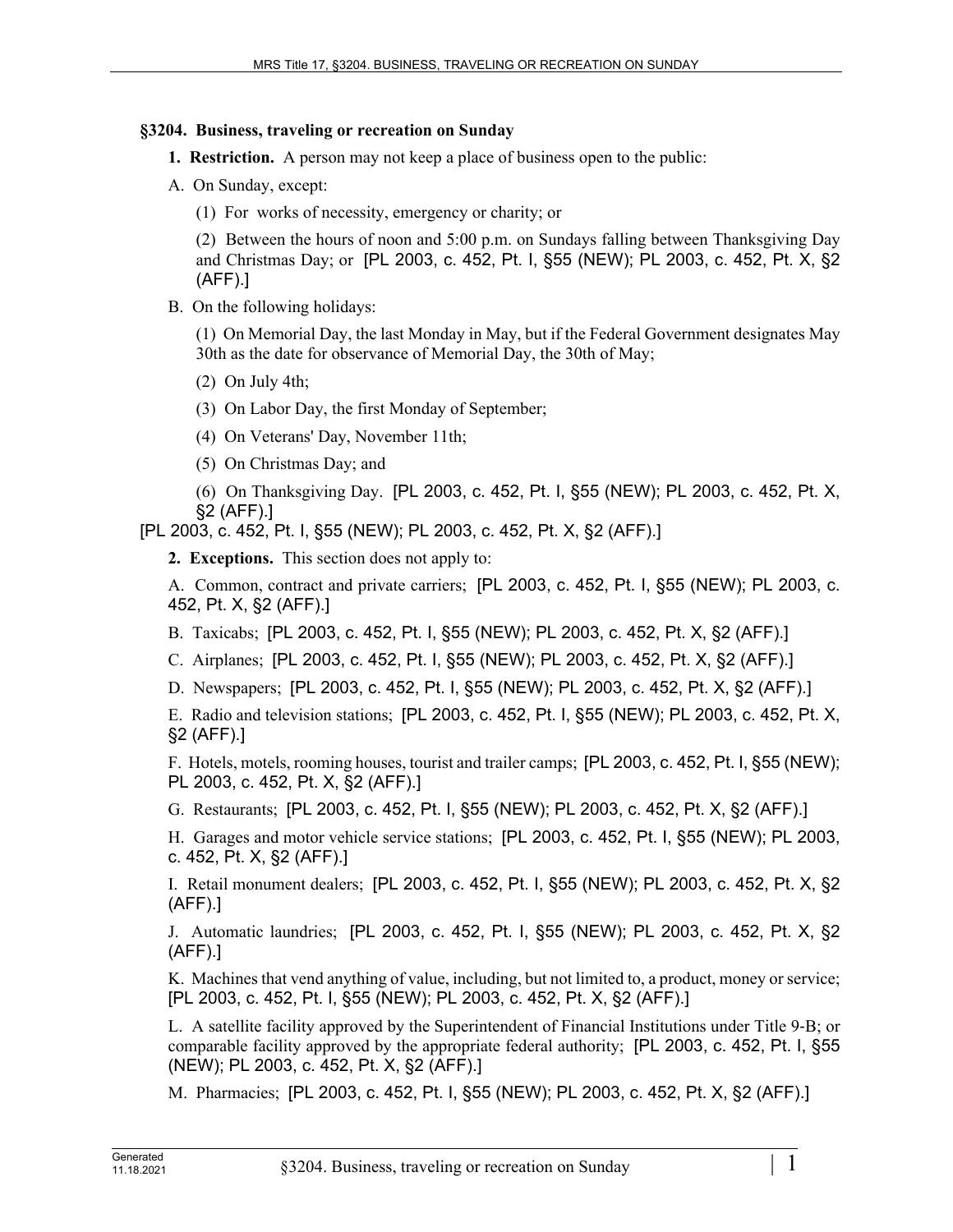N. Greenhouses; [PL 2003, c. 452, Pt. I, §55 (NEW); PL 2003, c. 452, Pt. X, §2 (AFF).]

O. Seasonal stands engaged in sale of farm produce, dairy products, seafood or Christmas trees; [PL 2003, c. 452, Pt. I, §55 (NEW); PL 2003, c. 452, Pt. X, §2 (AFF).]

P. Public utilities; [PL 2003, c. 452, Pt. I, §55 (NEW); PL 2003, c. 452, Pt. X, §2 (AFF).]

Q. Industries normally kept in continuous operation, including, but not limited to, electric generation plants, pulp and paper plants and textile plants; [PL 2003, c. 452, Pt. I, §55 (NEW); PL 2003, c. 452, Pt. X, §2 (AFF).]

R. Processing plants handling agricultural produce or products of the sea; [PL 2003, c. 452, Pt. I, §55 (NEW); PL 2003, c. 452, Pt. X, §2 (AFF).]

S. Ship chandleries; [PL 2003, c. 452, Pt. I, §55 (NEW); PL 2003, c. 452, Pt. X, §2 (AFF).]

T. Marinas; [PL 2003, c. 452, Pt. I, §55 (NEW); PL 2003, c. 452, Pt. X, §2 (AFF).]

U. Establishments primarily selling boats, boating equipment, sporting equipment, souvenirs and novelties; [PL 2003, c. 452, Pt. I, §55 (NEW); PL 2003, c. 452, Pt. X, §2 (AFF).]

V. Motion picture theaters; [PL 2003, c. 452, Pt. I, §55 (NEW); PL 2003, c. 452, Pt. X, §2 (AFF).]

W. Public dancing; [PL 2003, c. 452, Pt. I, §55 (NEW); PL 2003, c. 452, Pt. X, §2 (AFF).]

X. Sports and athletic events; [PL 2003, c. 452, Pt. I, §55 (NEW); PL 2003, c. 452, Pt. X, §2 (AFF).]

Y. Bowling alleys; [PL 2003, c. 452, Pt. I, §55 (NEW); PL 2003, c. 452, Pt. X, §2 (AFF).]

Z. Displaying or exploding fireworks, under Title 8, chapter 9‑A; [PL 2003, c. 452, Pt. I, §55 (NEW); PL 2003, c. 452, Pt. X, §2 (AFF).]

AA. Musical concerts; [PL 2003, c. 452, Pt. I, §55 (NEW); PL 2003, c. 452, Pt. X, §2 (AFF).]

BB. Religious, educational, scientific or philosophical lectures; [PL 2003, c. 452, Pt. I, §55 (NEW); PL 2003, c. 452, Pt. X, §2 (AFF).]

CC. Scenic, historic, recreational and amusement facilities; [PL 2003, c. 452, Pt. I, §55 (NEW); PL 2003, c. 452, Pt. X, §2 (AFF).]

DD. Real estate brokers and real estate sales representatives; [PL 2003, c. 452, Pt. I, §55 (NEW); PL 2003, c. 452, Pt. X, §2 (AFF).]

EE. Mobile home brokers and mobile home sales representatives; [PL 2003, c. 452, Pt. I, §55 (NEW); PL 2003, c. 452, Pt. X, §2 (AFF).]

FF. Stores in which no more than 5 persons, including the proprietor, are employed in the usual and regular conduct of business; [PL 2003, c. 452, Pt. I, §55 (NEW); PL 2003, c. 452, Pt. X, §2 (AFF).]

GG. Stores that have no more than 5,000 square feet of interior customer selling space, excluding back room storage, office and processing space; and [PL 2003, c. 452, Pt. I, §55 (NEW); PL 2003, c. 452, Pt. X, §2 (AFF).]

HH. Stores with more than 5,000 square feet of interior customer selling space that engage in retail sales and that do not require, as a condition of employment, that their employees work on Sundays. If an employer decreases the average weekly work hours of an employee who has declined to work on Sundays, it is prima facie evidence that the employer has required Sunday work as a condition of employment in violation of this section, unless the employer and employee agreed that the employee would work on Sundays when the employee was initially hired. In no event, however, may any store having more than 5,000 square feet of interior customer selling space be open on